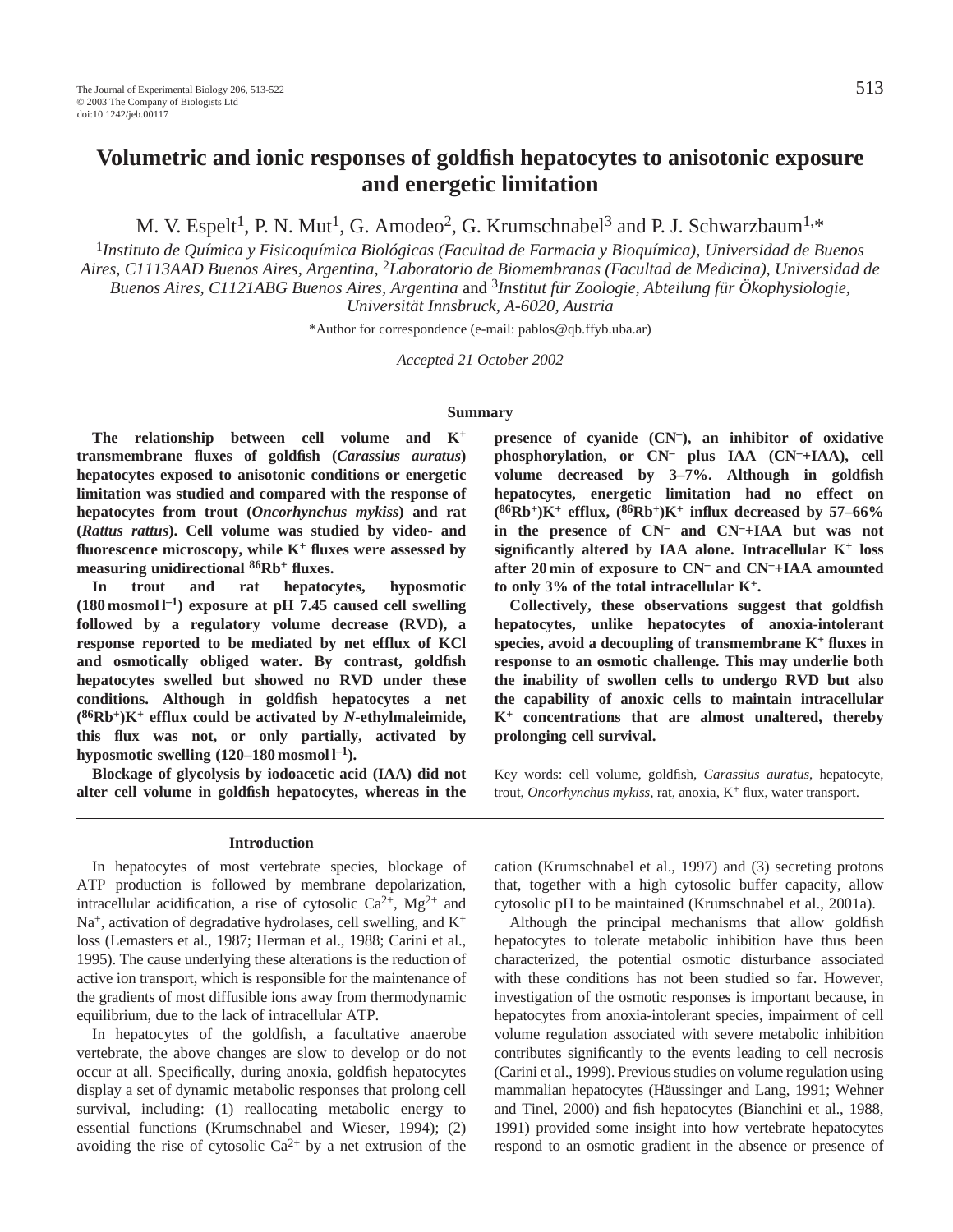metabolic inhibitors. Under non-inhibited conditions, vertebrate hepatocytes challenged by either hyposmotic media or sodiumcoupled amino acid uptake increase their volume, which is followed by a loss of  $K^+$ ,  $Cl^-$  and water, resulting in a reduced cell volume [i.e. a regulatory volume decrease (RVD)].

A mismatch between intracellular and extracellular osmolarity may also develop during metabolic inhibition. For example, in rat hepatocytes, blockage of oxidative phosphorylation promotes an increase of intracellular Na<sup>+</sup>, causing cell swelling (Carini et al., 1995). Furthermore, exposure of hepatocytes from rat (Anundi and de Groot, 1989), trout and goldfish (Krumschnabel et al., 1996) to hypoxia and anoxia enhances the glycolytic flux (a process termed the 'Pasteur effect'), thereby increasing the concentration of glycolytic intermediates. The degradation of glycogen to glucose phosphate and the anaerobic increase of glycolytic intermediates have been postulated, but not proven, to increase osmotically active substances in the cytosol, causing hepatocyte swelling (Wehner et al., 1992; Corassanti et al., 1990; Häussinger and Lang, 1991; Lang et al., 1998). At the same time, enhanced anaerobic metabolism is accompanied by an increased rate of export of organic osmolytes. For example, as reported for hepatocytes of trout and goldfish, chemical anoxia leads to an elevated transport of glucose and lactate out of the cell (Krumschnabel et al., 2001a), a response that might counteract the potential increases of intracellular osmolarity of energetically compromised cells.

In the present study, we examined how osmotic gradients affect cell volume and  $(^{86}Rb^{+})K^{+}$  transmembrane fluxes of goldfish hepatocytes, with particular focus on the osmotic effects of metabolic inhibition. The major aims of this investigation were to characterize the volumetric responses of these anoxia-tolerant cells under conditions of energetic steady state and energetic limitation and to compare these responses with those of anoxia-intolerant hepatocytes. Furthermore, as goldfish hepatocytes have an exceptional capability of maintaining ion homeostasis, we wanted to elucidate whether K+ flux balance is also preserved in response to an osmotic challenge or whether, under these conditions,  $K^+$  homeostasis is temporarily suspended in order to restore cell volume.

# **Materials and methods**

### *Chemicals*

Collagenase (Type IV for rat hepatocytes, Type VIII for trout and goldfish hepatocytes), L-alanine, aminooxyacetic acid (AOA), and poly-L-lysine were purchased from Sigma (St Louis, MO, USA). The acetoxymethyl (AM) ester of calcein was obtained from Molecular Probes (Eugene, OR, USA).  ${}^{86}Rb^+[RbCl]$  (1.48×10<sup>8</sup> Bq mg<sup>-1</sup>; approximately  $1.48\times10^{9}$  Bq ml<sup>-1</sup>) was obtained from NEN Life Science Products (Boston, MA, USA). All other reagents were of analytical grade.

### *Animals*

Goldfish *Carassius auratus* L. (10–30 g) were obtained

commercially from local dealers in Buenos Aires. They were kept in 2001 tanks at 20°C. Rainbow trout *Oncorhynchus mykiss* Walbaum (150–250 g) were obtained from the Center of Aquaculture from the Universidad del Comahue (Bariloche, Argentina) and were maintained in 2001 tanks at  $15^{\circ}$ C. Fish were acclimated to the above-specified temperatures for at least two weeks before being used. Male Wistar rats *Rattus rattus* (200–300 g) were fasted for 12 h before being used.

# *Isolation of hepatocytes*

Fish were killed by a blow to the head and transection of the spinal cord, whereas rats were anesthetized with pentobarbital  $(150 \,\text{mg}\,\text{kg}^{-1})$ , intraperitoneal). Hepatocytes of trout and rat were isolated by collagenase digestion methods, which required perfusion of the portal vein as described previously (Berry, 1974; Krumschnabel et al., 1996). The small size of goldfish, together with the diffuse distribution of hepatic tissues in cyprinids, prevented the use of the perfusion techniques for the isolation of hepatocytes. Therefore, goldfish hepatocytes were isolated by incubating fragments of liver tissue with a collagenase medium as described previously (Schwarzbaum et al., 1992; Krumschnabel et al., 1994).

Alternatively, in a few experiments shown in Fig. 2, goldfish hepatocytes were isolated by a similar procedure, except that collagenase medium was replaced by a collagenase-free medium containing EDTA, as described by Seddon and Prosser (1999).

After isolation, the cells were incubated in isotonic medium (see below) for 45 min in a shaking water bath at 20°C before use. The viability of isolated hepatocytes (>90%) was routinely assessed by Trypan blue exclusion (before the onset of each experiment) and retention of calcein fluorescence (at the end of each experiment).

# *Conversion factors in goldfish hepatocytes*

The ratio of total protein content to cell number was  $0.7\pm0.1$ (mg protein  $10^{-6}$  cells<sup>-1</sup>) (*N*=13). Cell diameter assayed by videomicroscopy was 12.77±0.24µm (147 cells from 10 independent preparations) and the percentage of dry mass was 25±1% (*N*=19). The yield of cells was  $62.2\pm9.7\times10^6$  cells g fresh mass<sup>-1</sup> (*N*=15). For each independent experiment, livers from 1–3 fish individuals were pooled.

### *Incubation protocols*

Except where otherwise stated, cells from goldfish, rat and trout were incubated in media at 20°C (pH 7.45) with the following composition.

Isotonic control media:

medium A (goldfish):  $10$  mmol  $l^{-1}$  Hepes,  $135.2$  mmol  $l^{-1}$ NaCl,  $3.8 \text{ mmol } l^{-1}$  KCl,  $1.3 \text{ mmol } l^{-1}$  CaCl<sub>2</sub>,  $1.2 \text{ mmol } l^{-1}$  $KH_2PO_4$ ,  $1.2$  mmol  $l^{-1}$  MgSO<sub>4</sub>,  $10$  mmol  $l^{-1}$  NaHCO<sub>3</sub>; osmolarity,  $300$  mosmol  $l^{-1}$ ;

medium B (trout):  $10 \text{ mmol } l^{-1}$  Hepes,  $136.9 \text{ mmol } l^{-1}$  NaCl, 5.4 mmol l–1 KCl, 1.5 mmol l–1 CaCl2, 0.33 mmol l–1 Na2HPO4,  $0.44$  mmol  $l^{-1}$  KH<sub>2</sub>PO<sub>4,</sub> 1 mmol  $l^{-1}$  MgSO<sub>4</sub>, 5 mmol  $l^{-1}$ NaHCO<sub>3</sub>, 5 mmol  $l^{-1}$  glucose; osmolarity, 292 mosmol  $l^{-1}$ ;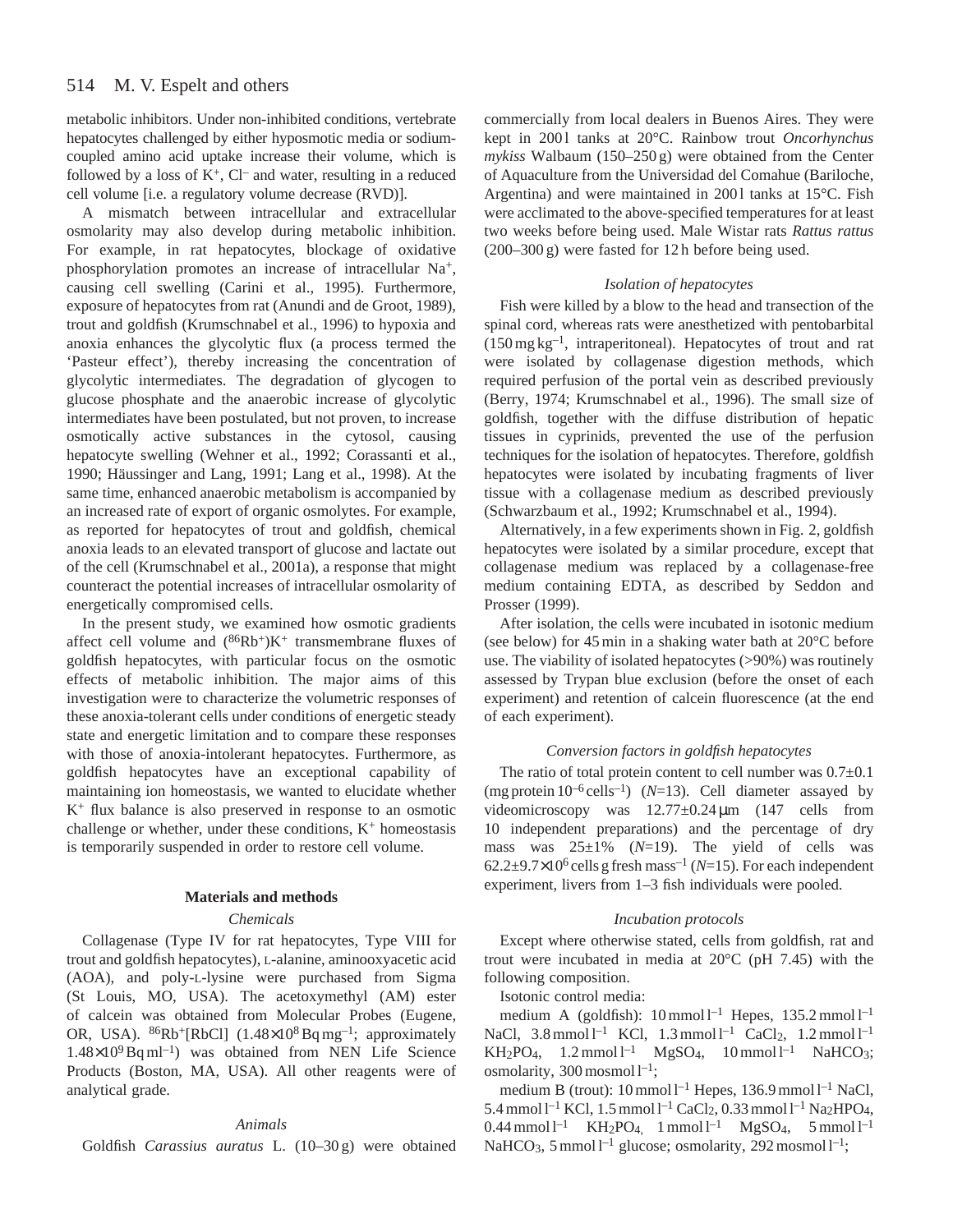medium C (rat):  $25$  mmol  $l^{-1}$  Hepes,  $120$  mmol  $l^{-1}$  NaCl,  $5 \text{ mmol } l^{-1}$  KCl,  $2.6 \text{ mmol } l^{-1}$  CaCl<sub>2</sub>,  $1.2 \text{ mmol } l^{-1}$  NaH<sub>2</sub>PO<sub>4</sub>,  $0.5$  mmol  $l^{-1}$  MgSO<sub>4</sub>, 4.2 mmol  $l^{-1}$  NaHCO<sub>3</sub>, 5 mmol  $l^{-1}$ glucose, 0.2% bovine serum albumin (BSA); osmolarity,  $265$  mosmol  $l^{-1}$ .

Hypotonic media were prepared by mixing different amounts of isotonic media with medium D, which consisted of  $10 \text{ mmol } 1^{-1}$  Hepes,  $5 \text{ mmol } 1^{-1}$  KCl. Medium E (osmolarity, 503 mosmol  $l^{-1}$ ) had the following composition: 10 mmol  $l^{-1}$ Hepes,  $135.2$  mmol  $l^{-1}$  NaCl,  $3.8$  mmol  $l^{-1}$  KCl,  $1.3$  mmol  $l^{-1}$  $CaCl<sub>2</sub>, 1.2 mmol l<sup>-1</sup> KH<sub>2</sub>PO<sub>4</sub>, 1.2 mmol l<sup>-1</sup> MgSO<sub>4</sub>,$  $10$  mmol  $l^{-1}$  NaHCO<sub>3</sub>,  $200$  mmol  $l^{-1}$  sucrose.

Other test media for goldfish hepatocytes had the following composition:

medium F: medium A containing  $10$  mmol  $l^{-1}$  L-alanine plus  $2.5$  mmol  $l^{-1}$  AOA (ALA-AOA), an inhibitor of L-alanine conversion to pyruvate (Kristensen, 1986);

medium G: medium A containing  $1$  mmol  $l^{-1}$  ouabain (OB; a blocker of  $Na^{+/}K^{+}$ -ATPase activity);

hyposmotic media in the presence of  $1 \text{ mmol } 1^{-1}$  Nethylmaleimide (NEM), a thiol-alkylating agent known to activate KCl cotransport (Lauf, 1982);

iso- and hyposmotic media as described above, but at pH 7.8. The osmolarity of all media was measured with a vapor pressure osmometer (5100 B; Wescor Inc., Logan, UT, USA).

Experiments on metabolic inhibition were performed by incubating hepatocytes in isotonic media A (goldfish) or C (rat) in the absence of inhibitors (control condition) or in the presence of  $2 \text{mmol } l^{-1}$  sodium cyanide (CN<sup>-</sup>), 0.5 mmol  $l^{-1}$ iodoacetic acid (IAA) or both (CN–+IAA). In order to evaluate the nature of the  $K^+$  channels potentially activated under chemical anoxia, goldfish hepatocytes were incubated in the presence of either  $5 \text{ mmol } l^{-1}$  BaCl<sub>2</sub>, 1 mmol l<sup>-1</sup> tetraethylammonium (both blockers of voltage-sensitive K<sup>+</sup> channels) or 1 mmol  $l^{-1}$  quinine (a blocker of  $Ca^{2+}$ -sensitive K<sup>+</sup> channels). Blockers were added 4 min before CN– addition to block the specific  $K^+$  channels before inhibition of mitochondrial activity.

# *Rates of (86Rb+)K+ influx and efflux*

Influx and efflux of  $K^+$  were estimated using the radioactive isotope of  $Rb^+$  ( $86Rb^+$ ), which acts as a  $K^+$  analog (Krumschnabel et al., 1996). Pulse experiments were used to determine the initial rate of ion uptake at various times. Cells were incubated in iso- (medium A) and hypotonic  $(180 \text{ moshol }1^{-1})$  media.

# *(86Rb+)K+ influx*

Cells  $(12\times10^6 \text{ cells m}^{-1})$  were diluted 1:2 in medium A (isotonic condition) or hypotonic medium  $(180 \text{ moshol }1^{-1})$ , as required for each experiment. At 10 min, 20 min and 40 min, 3.5 ml of the cell suspension was transferred to 7 ml conical tubes containing  $4.67\times10^{4}$  Bq mg<sup>-1</sup> of <sup>86</sup>Rb<sup>+</sup> (the dilution was negligible) and was gently agitated for 60 s. After 1 min, 4 min and 7 min of incubation, 500 µl duplicate samples of the cell suspension were transferred to 1.5 ml Eppendorf reaction tubes

containing 500 µl of ice-cold 100 mmol  $l^{-1}$  MgCl<sub>2</sub> medium to stop the uptake. Cells were centrifuged for  $4s$  at  $6700g$ ; the supernatant was sucked out of the reaction tube, and external medium adhering to the cell pellet and the walls of the reaction tube was then diluted twice by carefully layering 1 ml of icecold MgCl2 medium on top of the cells and removing it by aspiration. This procedure ensured a small background signal. The final cell pellet was vortexed with 1 ml of scintillation cocktail, and radioactivity was assessed by scintillation counting. 5 µl duplicate samples were used to determine specific radioactivity. Results were expressed as nmol  ${}^{86}Rb$ <sup>+</sup> 10<sup>-6</sup> cells<sup>-1</sup> min<sup>-1</sup>.

# *(86Rb+)K+ efflux*

Hepatocytes were incubated in the presence of  $6.47 \times 10^{486}$ Bq Rb<sup>+</sup> ml<sup>-1</sup> for 2.5 h. Subsequently, cells were diluted 1:2 in medium A or in hyposmotic medium, both containing  $6.47\times10^{486}$ Bq Rb<sup>+</sup> ml<sup>-1</sup>. After 10 min, 20 min and 40 min of incubation, 1 ml of the cell suspension was transferred to 1.5 ml Eppendorf reaction tubes and centrifuged for 4s at 6700g. The supernatant was sucked out of the reaction tube, and external medium adhering to the cell pellet and the walls of the reaction tube was then diluted twice by carefully layering 1 ml of either iso- or hypotonic medium on top of the cells and removing it by aspiration.

Following this, the cell pellet was resuspended in 1 ml of unlabeled medium A or hypotonic medium. From this cell suspension, 200 µl duplicate samples were withdrawn after 4 min and 8 min, and the pellets were separated from medium by rapid centrifugation as described for  $86Rb$ <sup>+</sup> influx. An aliquot of the supernatant was removed, and radioactivity was determined by scintillation counting. Results were expressed as c.p.m.  $10^{-6}$  cells<sup>-1</sup> min<sup>-1</sup>.

## *Measurement of intracellular Na<sup>+</sup>*

200 µl aliquots of cell suspension  $(40\times10^6 \text{ cells m}^{-1})$  were layered on the top of 1 ml of phtalic/phtalate solution (40% phtalic acid plus 60% dibutyl-phthalate) and spun for 1 min at 6700 *g*. After centrifugation, the phtalic/phtalate solution was removed by aspiration and the cell pellet diluted in 500 µl distilled water and sonicated for 30 min. In some experiments, aliquots of cell suspensions were preincubated in 100 mmol  $l^{-1}$  MgCl<sub>2</sub> (an Na<sup>+</sup>-free medium) for 30 min. Cells were then spun for  $4s$  at  $6700g$  and resuspended in  $100$  mmol  $l^{-1}$  MgCl<sub>2</sub> before the onset of the experiment. The level of intracellular  $Na<sup>+</sup>$  was measured by flame photometry using an EEL Flame photometer (Evans Electroselenium Ltd, Halstead, UK).

### *Assessment of cell volume*

# *Videomicroscopy*

The size of hepatocytes was assessed by quantitative phasecontrast microscopy. Cells were loaded onto a  $500 \mu l$  glass chamber (no adhesion medium was necessary because cells remained attached during measurements) and allowed to equilibrate for 20 min in a continuously superfused medium A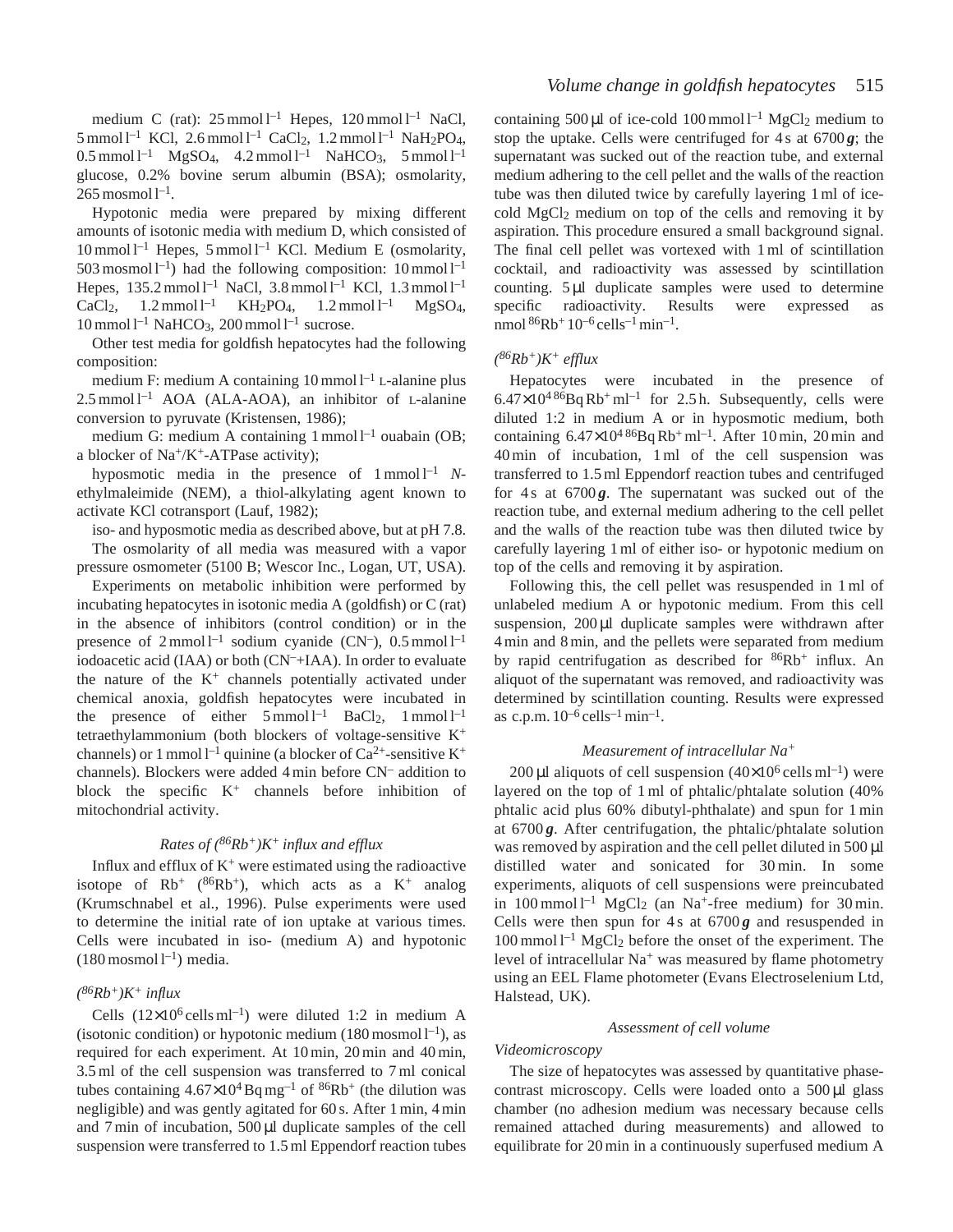#### 516 M. V. Espelt and others

at 0.5 ml min–1. At specific times following the start of the experiment, different media were superfused into the chamber at the same flow, according to the treatment.

Hepatocytes were viewed through phase-contrast optics (total magnification, 300×) on an inverted microscope (Olympus IMT-2) equipped with a 20×, N.A. 0.40 objective. Images were captured by means of a CCD camera (EDC-1000, Electrim Corp., Princeton, USA) operating at fixed gain. Images were recorded on a computer through data translation hardware boards and were processed by means of the Optimet program (Bioscan, Inc., Edmonds, USA). Cell volumes were estimated from diameters, assuming that the cells had spherical shape and that their volume changed by the same magnitude in all radial directions. In all cases, the diameters of the same cells were measured throughout the experiment and cell volumes were only computed for cells that remained alive during the whole experiment.

Results are presented as means  $\pm$  s.E.M. of four independent experiments, using 13–15 cells per experiment. Volume data were expressed as total volume  $(V; \text{ in cm}^3)$  or as relative cell volume  $(V_r)$ , where  $V_r = V_t/V_0$ ;  $V_t$  is the value of *V* at time *t*, and *V*0 is the value of *V* at time 0. Under the experimental conditions applied in this study, this technique allowed changes in *V* of within 8% to be detected.

# *Epifluorescence microscopy*

Hepatocytes were plated on 25 mm-diameter glass coverslips (Fischer Scientific, Pittsburg, PA, USA) that had been previously coated with 0.1% w/v poly-L-lysine. Each coverslip with attached cells was mounted in a chamber filled with isotonic medium and placed on the stage of a Nikon TE-200 epifluorescence inverted microscope. Hepatocytes were then loaded with  $2 \mu$ mol l<sup>-1</sup> of calcein-AM. Dye loading was monitored fluorometrically by sampling the signal of single cells every 180 s until fluorescence of the cells reached 5–10 times the autofluorescence level. The loading time was 45–60 min. The loading solution was then washed out with isotonic medium for at least 1h before starting the experimental data acquisition. Experimental solutions were superfused at a rate of  $2 \text{ ml min}^{-1}$ .

Changes in cell water volume were inferred from readings of the fluorescence intensity recorded by exciting calcein through a 470 CWL excitation filter (Nikon Inc., Melville, USA) and were imaged with a 500 nm LP dichroic mirror (Nikon Inc.) and a 515 LP barrier filter (Nikon Inc.). Changes in fluorescence intensity due to changes in intracellular fluorophore concentration were recorded from a small region of dye-loaded cells using a customized microspectrophotometry system described in detail elsewhere (Alvarez-Leefmans et al., 1997). Values of *V*r were computed from monitored changes in relative fluorescence  $(F_t/F_0)$ , where  $F_0$  is the fluorescence from a pinhole region of the cell equilibrated with isotonic medium, and  $F_t$  is the fluorescence of the same region of the cell exposed to an anisotonic medium. This technique allows for continuous measurements of *V*r changes to within 1% (Alvarez-Leefmans et al., 1995). A detailed description of the technique, its validation and corresponding computations can be found elsewhere (Alvarez-Leefmans et al., 1995; Altamirano et al., 1998).

### *Statistics*

The effect of the different treatments on  $86Rb^+$ transmembrane fluxes was evaluated by one-way analysis of variance (ANOVA) followed by a Tukey–Kramer multiple comparisons test. *P*≤0.05 was considered significant. Exponential fits for the calculation of  $V_m$  (maximal  $V$ )  $\pm$  s.e. were calculated by non-linear regression.

### **Results**

### *Volume changes in anisotonic media*

Fig. 1 shows the time course of changes of  $V$  (cm<sup>3</sup>) of goldfish hepatocytes exposed to (1) media of various nominal osmolarities ranging from  $120$  mosmol  $l^{-1}$  to  $503$  mosmol  $l^{-1}$ and (2) isosmotic medium with ALA-AOA. In isosmotic medium (approximately 300 mosmol l<sup>-1</sup>), *V* remained constant over the entire period of observations. Upon exposure of cells to 120 mosmol  $l^{-1}$  (i.e. 60% hyposmotic) and 180 mosmol  $l^{-1}$ (i.e. 40% hyposmotic) media and to ALA-AOA, *V* increased and reached a steady level with no apparent signs of regulation. Plots of *V versus* time were reasonably well described by an exponential function with the parameters shown in Table 1.

The absence of RVD in hyposmotic medium led us to perform a series of experiments to check the validity of this result as follows.

(1) Goldfish hepatocytes that had been isolated in collagenase-free medium were exposed to  $180$  mosmol  $l^{-1}$ medium (Fig. 2A), showing a volumetric response similar to that of hepatocytes isolated with collagenase and, importantly, no RVD response.

(2) As a comparison, rat and trout hepatocytes were exposed to iso- and hypotonic media under conditions identical to those used for goldfish hepatocytes. In the cells from both species, exposure to  $180$  mosmol  $l^{-1}$  media induced an increase of  $V_r$  to

Table 1. *Results of fitting an exponential function of the form*  $V=V_0+(V_m-V_0)(1-e^{-kt})$  to experimental data of Fig. 1

| Treatment                       | $V_{\rm m}$ (10 <sup>-9</sup> cm <sup>3</sup> ) | $t_{1/2}$ (min) |
|---------------------------------|-------------------------------------------------|-----------------|
| $120$ mosmol $l^{-1}$           | $3.46 \pm 0.24$                                 | $7.54 + 1.29$   |
| $180 \,\mathrm{moshol}\,l^{-1}$ | $2.00+0.12$                                     | $5.44 + 1.60$   |
| $180$ mosmol $l^{-1}$ (CFM)     | $2.03+0.18$                                     | $7.92 + 4.05$   |
| ALA-AOA                         | $1.63 + 0.08$                                   | $11.93 + 7.07$  |
| $503$ mosmol $1^{-1}$           | $0.90 + 0.07$                                   | $8.41 + 1.54$   |

### Values of parameters  $\pm$  s.E. (standard error of the fit).

*V*0 and *V*m denote initial and maximal/minimal total volume (*V*), respectively. The value of *t*1/2 (the time necessary to achieve 50% of *V*m) was calculated as follows: *t*1/2=ln2/k, where k denotes a constant. ALA-AOA denotes an isosmotic medium in the presence of  $10 \text{ mmol } l^{-1}$  L-alanine plus  $2.5 \text{ mmol } l^{-1}$  aminooxyacetic acid. CFM denotes experiments with hepatocytes that had been isolated in collagenase-free medium (see Materials and methods).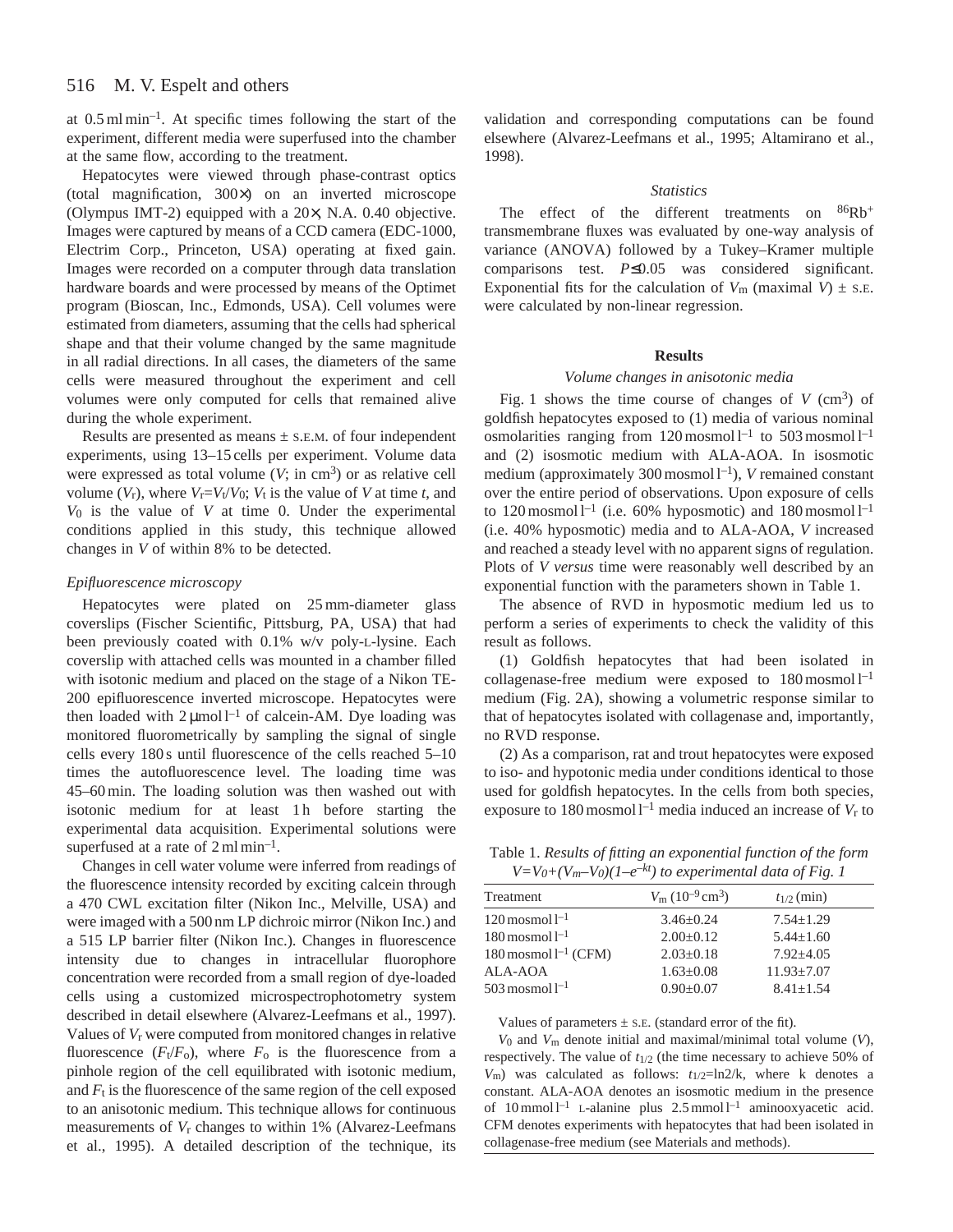Fig. 1. Time course of total volume (*V*) change in goldfish hepatocytes, assessed by quantitative phasecontrast microscopy. Cells were exposed to media of the various osmolarities indicated at pH 7.45 and to L-alanine, aminooxyacetic acid (ALA-AOA). Results are means  $\pm$  s.E.M. ( $N=4$ ; in certain points, the error bars lie within the symbol). Lines represent the exponential fit to experimental data with parameters of best fit given in Table 1. The inset shows phasecontrast micrographs of goldfish hepatocytes in  $300$  mosmol  $l^{-1}$  (top panels) and  $120$  mosmol  $l^{-1}$  media (bottom panels).

Fig. 2. Time course of volume changes in hepatocytes from goldfish, trout and rat, assessed by quantitative phase-contrast microscopy. (A) Total volume (*V*) changes of hepatocytes from goldfish exposed to  $180$  mosmol  $l^{-1}$ medium at pH 7.45. Hepatocytes were isolated in collagenasecontaining medium (filled circles) or in collagenase-free medium (open circles). (B) Relative volume (*V*r) changes of hepatocytes of rat (triangles) and trout (squares) exposed to  $180$  mosmol  $l^{-1}$  medium at pH 7.45 and of goldfish



hepatocytes (circles) exposed to 180 mosmol  $l<sup>-1</sup>$  at pH 7.8. Values are means  $\pm$  s.E.M. ( $N=4$ ). Lines represent the empirical fit to data, with values of the parameters given in Table 1 and in the Results section.

a maximum, followed by a volume decrease towards initial values (Fig. 2B). An exponential function of the form  $V_r = V_{r0} + A t e^{-nt}$  was fitted to the experimental data, yielding maximal  $V_r$  values of 1.34 (rat) and 1.18 (trout) when  $t=1/n$  $(V_{r0}$  is the value of  $V_r$  at time 0, whereas A and n denote constants).

(3) To evaluate the possibility that the occurrence of RVD in goldfish hepatocytes is activated only at a more alkaline extracellular pH, cells were exposed to iso- and hypotonic  $(180 \text{ mosmol} \, \text{l}^{-1})$  media at pH 7.8. Under this condition, exposure to 180 mosmol<sup> $l$ –1</sup> induced an increase of  $V_r$  to a maximum at 1.58±0.05, followed by a volume decrease of approximately  $13\%$  ( $V_r$ =1.38 $\pm$ 0.06) of isosmotic values (Fig. 2B).

### *Volume changes under conditions of energetic limitation*

As preliminary experiments indicated that changes in cell volume during metabolic inhibition may be very small and thus lie within the error of the videomicroscopy technique, we decided to measure the effect of metabolic inhibition on *V*r by using quantitative epifluorescence microscopy. Results of these experiments are shown in Figs 3, 4.

In goldfish hepatocytes, addition of IAA had no significant effect on *V*<sup>r</sup> (Fig. 3A). In the presence of CN–, *V*<sup>r</sup> decreased by 3.2±0.51% (*t*=34 min; *P*<0.01, *N*=4), with subsequent recovery towards initial values (Fig. 4A). A similar pattern of shrinking followed by an increase in *V*r, and even cell swelling, was observed in the presence of both CN– and IAA, although initial *V*r shrinkage was more pronounced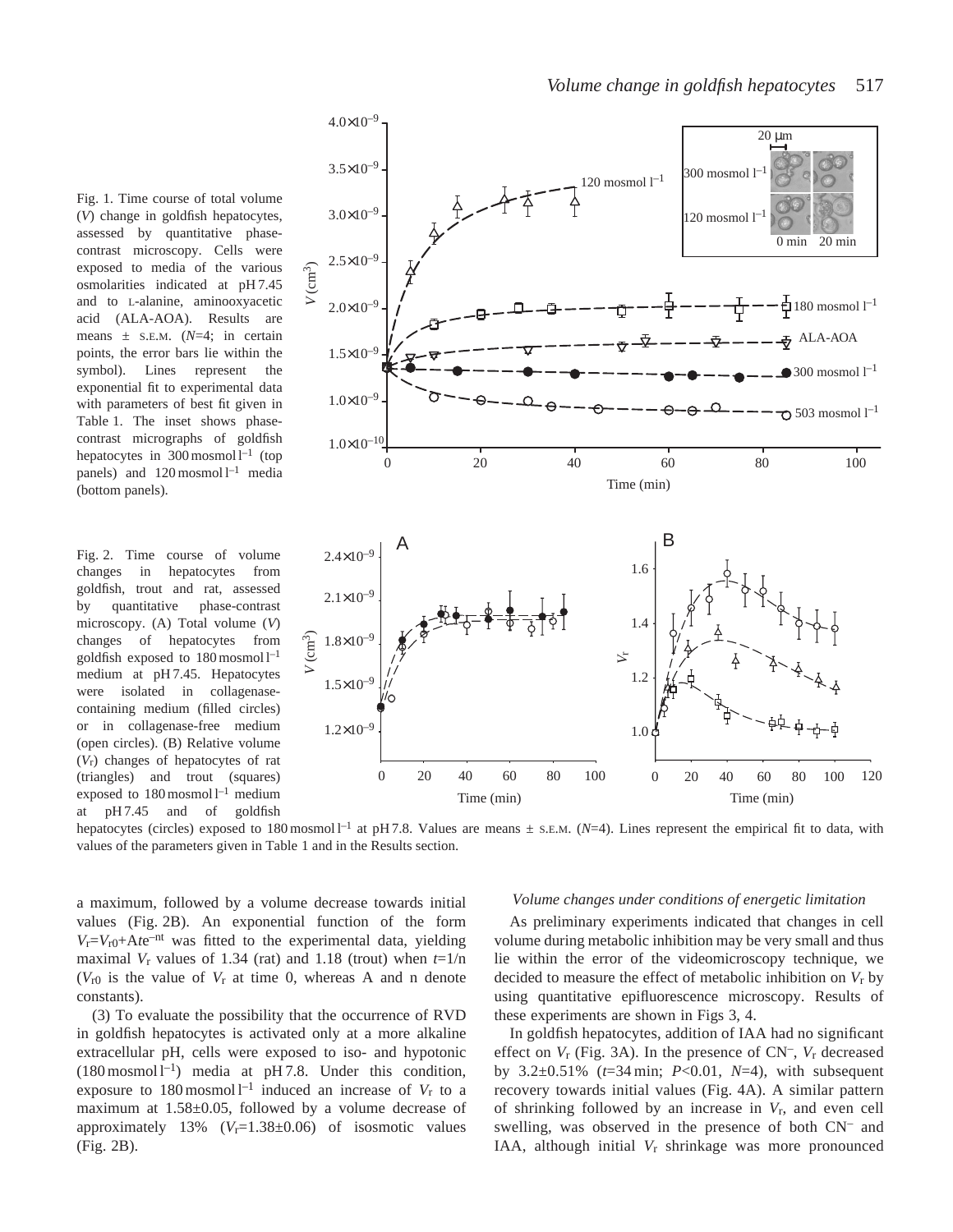



Fig. 3. Relative volume  $(V_r)$  *versus* time in goldfish hepatocytes incubated in control medium A or in medium with (A) iodoacetic acid (IAA) or (B) cyanide plus iodoacetic acid (CN–+IAA). Calibration was performed with anisosmotic media of  $264$  mosmol l<sup>-1</sup> (medium H) and 308 mosmol l<sup>-1</sup> (medium J). Results are means  $\pm$  s.E.M. ( $N=4$ ).

 $(6.6\pm1.6\%$  compared with controls at 42 min; Fig. 3B; *P*<0.01, *N*=4).

Comparative experiments with rat hepatocytes incubated with  $CN^-$  showed that these cells increased in  $V_r$  by  $5.1 \pm 1.1\%$ over control values without any regulation being detected (Fig. 4B; *P*<0.01, *N*=4).

# *Unidirectional (86Rb+)K+ fluxes in goldfish hepatocytes*

Using  $86Rb$ <sup>+</sup> as a K<sup>+</sup> analog, we determined the impact of the different inhibitory treatments on the transmembrane influx and efflux of  $K^+$  in goldfish hepatocytes.

# *Anisotonic media*

Because in many cell types  $K^+$  efflux is an early event mediating the RVD (Häussinger et al., 1994; Fugelli et al., 1995), we tested whether  $(^{86}Rb^+)K^+$  transmembrane fluxes decouple during the first 40 min of incubation under hyposmotic conditions. Results in Figs 5, 6 show that the magnitude of



Fig. 4. Relative volume (*V*r) *versus* time in hepatocytes from (A) goldfish and (B) rat incubated in control media (denoted as A for goldfish cells and C for rat cells) or in medium with cyanide (CN–). Calibration was performed with anisosmotic media as follows: (A)  $264$  mosmol l<sup>-1</sup> (medium H) and  $308$  mosmol l<sup>-1</sup> (medium J); (B)  $225$  mosmol l<sup>-1</sup> (medium H) and  $293$  mosmol l<sup>-1</sup> (medium J). Results are means  $\pm$  s.E.M. ( $N=4$ ).

 $({}^{86}Rb^{+})K^{+}$  efflux, as well as that of the influx, remained constant in isosmotic as well as in hyposmotic (i.e.  $180$  mosmol  $l^{-1}$ ) media. In separate experiments, swelling of hepatocytes was induced by exposure to  $180 \text{ mosh} \, \text{m}^{-1}$ medium for 30 min and then  $1 \text{ mmol } 1^{-1}$  NEM, an activator of  $Cl^-$ -dependent  $K^+$  transport in fish cells was added (Bianchini et al., 1988; Jensen, 1994; Bogdanova and Nikinmaa, 2001). In this condition,  $(^{86}Rb^{+})K^{+}$  efflux increased approximately 3.9fold (386±44%, *N*=4) with respect to control values (Fig. 7).

As a slight RVD had been observed in hyposmotic medium at pH 7.8 (Fig. 2B), we performed another series of  $(^{86}Rb^{+})K^{+}$ flux experiments as described above but with media adjusted to this higher pH value. Again,  $(^{86}\text{Rb}^+)K^+$  efflux and influx remained constant in isosmotic media. In 180 mosmol l–1 medium, however, although  $(^{86}Rb^{+})K^{+}$  influx remained constant (0.30±0.04 nmol 10–6 cells–1min–1 in controls *versus*  $0.36\pm0.03$  nmol  $10^{-6}$  cells<sup>-1</sup> min<sup>-1</sup> in hypotonically treated cells, *N*=4), efflux increased significantly to 152±13% (*N*=4) of the isosmotic control values (Fig. 7).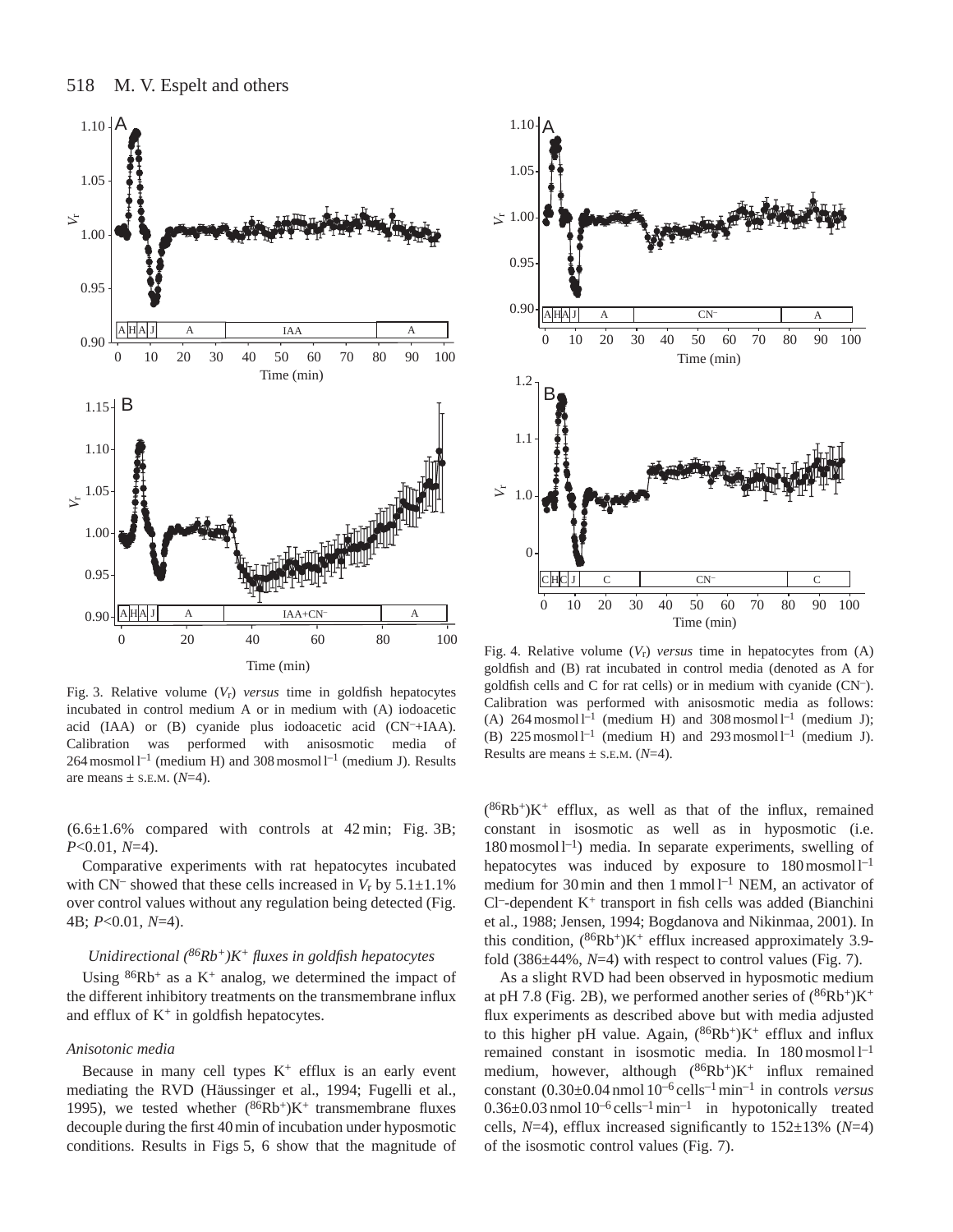Fig. 5. Rates of  $86Rb$ <sup>+</sup> influx in goldfish hepatocytes during 44 min of exposure to control medium (A),  $180 \text{ moshol } l^{-1}$  medium (HY), isosmotic media with cyanide (CN–), iodoacetic acid (IAA) and cyanide plus iodoacetic acid (CN–+IAA). Fluxes were measured at 4 min, 14 min, 24 min and 44 min after the start of the experiment. Results are means + S.E.M. (*N*=4). An asterisk indicates *P*<0.05 with respect to isosmotic control values.





### *Metabolic inhibition*

Incubation in the presence of IAA did not significantly affect 86Rb+ influx. In the presence of both CN– and CN–+IAA, however,  $86Rb$ <sup>+</sup> influx decreased acutely, with flux values reaching  $47\pm11\%$  (CN<sup>-</sup>) and  $34\pm5\%$  (CN<sup>-</sup>+IAA) of control values (Fig. 5) after 4 min of incubation.

Metabolic inhibition by either CN–, IAA or CN–+IAA did not significantly (*P*>0.05, *N*=4) affect 86Rb+ efflux (Fig. 6). In addition,  $(^{86}Rb^{+})K^{+}$  efflux under chemical anoxia was not altered in goldfish hepatocytes preincubated in the presence of either 5 mmol  $l^{-1}$  BaCl<sub>2</sub>, 1 mmol  $l^{-1}$  tetraethylammonium (both blockers of voltage-sensitive  $K^+$  channels) or  $1$  mmol  $l^{-1}$ quinine (a blocker of  $Ca^{2+}$ -sensitive K<sup>+</sup> channels) (*P*>0.75, *N*=4; data not shown).

# *Intracellular Na<sup>+</sup>*

Exposure of goldfish hepatocytes to  $CN^-$  for 40 min produced no significant change in the level of intracellular Na<sup>+</sup>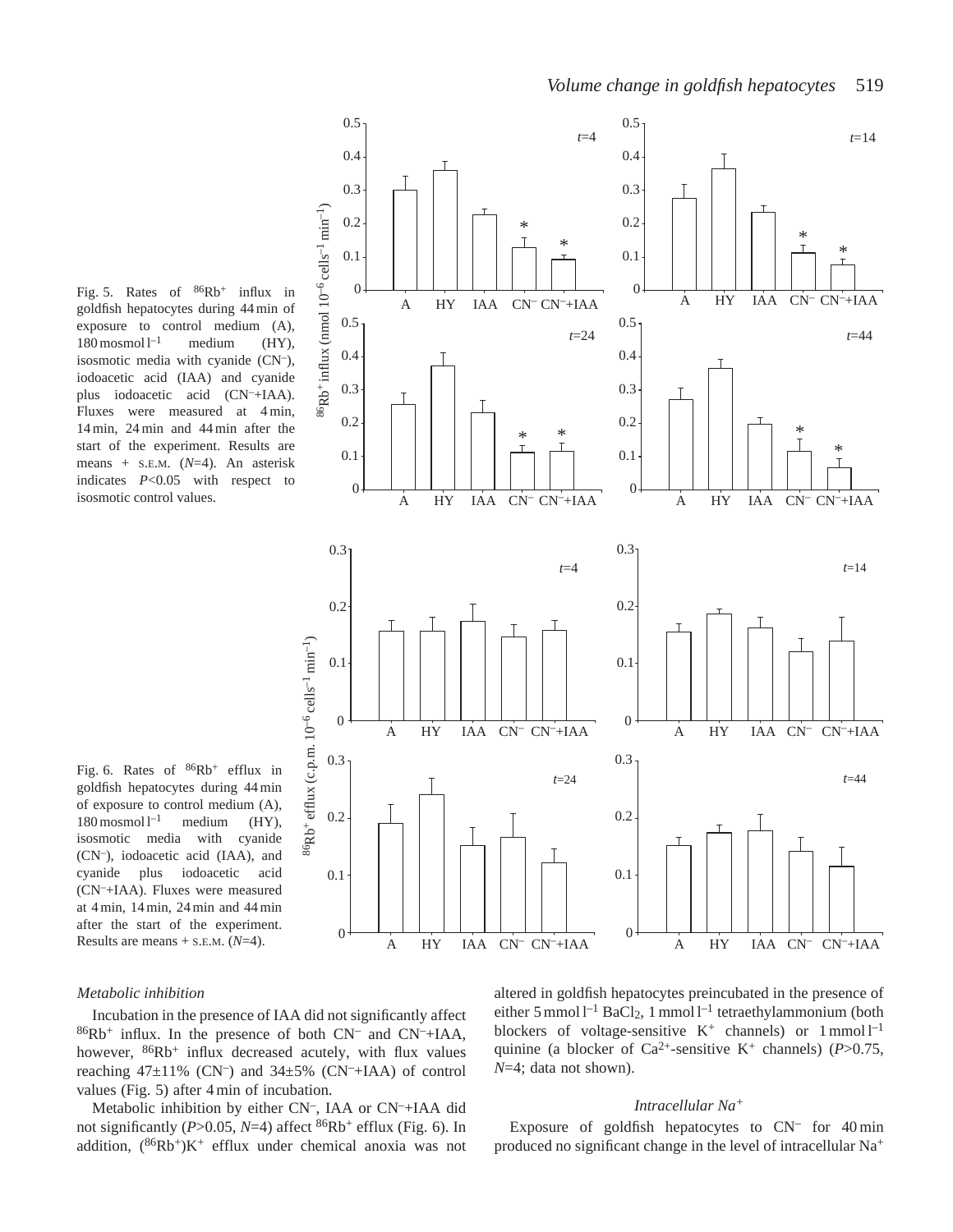

Fig. 7. Rates of  $86Rb$ <sup>+</sup> efflux in goldfish hepatocytes exposed to 180 mosmol  $l^{-1}$  medium and pH 7.45, pH 7.8 or pH 7.45 + *N*ethylmaleimide (NEM). Results are means + S.E.M. (*N*=4). An asterisk indicates *P*<0.05 with respect to isosmotic values.

(Fig. 8), whereas in the presence of  $1$  mmol  $1^{-1}$  ouabain a significant increase in Na<sup>+</sup> content was noted after this time of incubation (Fig. 8). Furthermore, in cells preincubated for 30 min in the presence of  $100 \text{ mmol } l^{-1}$  MgCl<sub>2</sub> (an isosmotic Na<sup>+</sup>-free medium), Na<sup>+</sup> content was approximately 16% of control values and showed no significant change over 40 min.

### **Discussion**

The results in this study show, for the first time, the volumetric response of goldfish hepatocytes exposed to transmembrane osmotic gradients generated by changes in extracellular as well as intracellular osmolarity.

In hyperosmotic medium  $(503 \text{ moshol}^{-1})$ , goldfish hepatocytes shrank to a constant volume without showing regulatory volume increase, a feature also observed in hepatocytes from other vertebrate species (Corassanti et al., 1990). On the other hand, in hypotonic media (including isosmotic medium with L-alanine), cells increased their volume



Fig. 8. Intracellular Na+ (nmol 10–6 cells–1) *versus* time in hepatocytes of goldfish exposed to control medium (A), cyanide (CN–), ouabain (OB) and isotonic  $100 \text{ mmol } l^{-1}$  MgCl<sub>2</sub> (Na<sup>+</sup>-free medium). Results are means ± S.E.M. (*N*=4).



Fig. 9. Loss of intracellular  $K^+$  (as a percentage of control values) in trout and goldfish hepatocytes exposed to *N*-ethylmaleimide (NEM), hyposmotic medium (HY) and cyanide (CN–). For trout hepatocytes, loss of intracellular  $K^+$  was derived from data of Bianchini et al. (1988, 1991) and Krumschnabel et al. (1996).

following an exponential time course (Fig. 1). In hepatocytes, as well as other cells of most vertebrates, swelling triggers a volume regulatory response that is largely mediated by an increased plasma membrane conductance for  $K^+$  and  $Cl^-$ (Bakker-Grunwald, 1983; Wehner et al., 1992; Wang et al., 1996; Roe et al., 2001). However, unlike hepatocytes of trout and rat, experiments using videomicroscopy (Figs 1, 2) and fluorescence microscopy (not shown) showed that goldfish hepatocytes displayed no (pH 7.45) or only a slight (pH 7.8) RVD. As hypotonic swelling was not accompanied by an increase in  $K^+$  efflux (Fig. 6), the almost complete absence of RVD might have been the consequence of transporters of  $K^+$ and/or Cl– being inactivated. Incubation of hypotonically swollen cells in the presence of NEM showed that  $(^{86}Rb^{+})K^{+}$ efflux can in fact be increased almost 4-fold in goldfish cells (Fig. 7). Thus, although a mechanism promoting efflux of water appears to be present, it was seemingly not activated under the conditions applied. Because Jensen (1994) showed that in red cells of carp (a species belonging to the same family as the goldfish)  $(^{86}Rb^+)K^+$  efflux is activated as extracellular pH is increased from 7.6 to 7.8, we tested whether the same is true for goldfish hepatocytes. Our results showed that activation of both  $(^{86}Rb^+)K^+$  efflux as well as of a minor RVD indeed occurred, but the relative change of both parameters was much lower than in cells of rat and trout.

Another situation prone to result in a net  $K^+$  flux out of the cells can occur as a consequence of ATP depletion caused by metabolic inhibition (Wang et al., 1996). Accordingly, results of the present study showed that, in goldfish hepatocytes, CN– as well as  $CN<sup>-</sup>+IAA$  lead to a 60–67% reduction in  $(^{86}Rb<sup>+</sup>)K<sup>+</sup>$ influx (95–99% of which is driven by  $\text{Na}^+\text{/K}^+$ -ATPase activity; see Krumschnabel et al., 1996). As no concurrent reduction of K+ efflux was observed in the present study, a significant net  $K^+$  efflux developed as a consequence of Na<sup>+</sup>/K<sup>+</sup>-ATPase inhibition.

We therefore evaluated how the ensuing  $K^+$  flux imbalance would alter cell volume. Using a fluorometric technique to detect small changes in cell volume, we verified that rat hepatocytes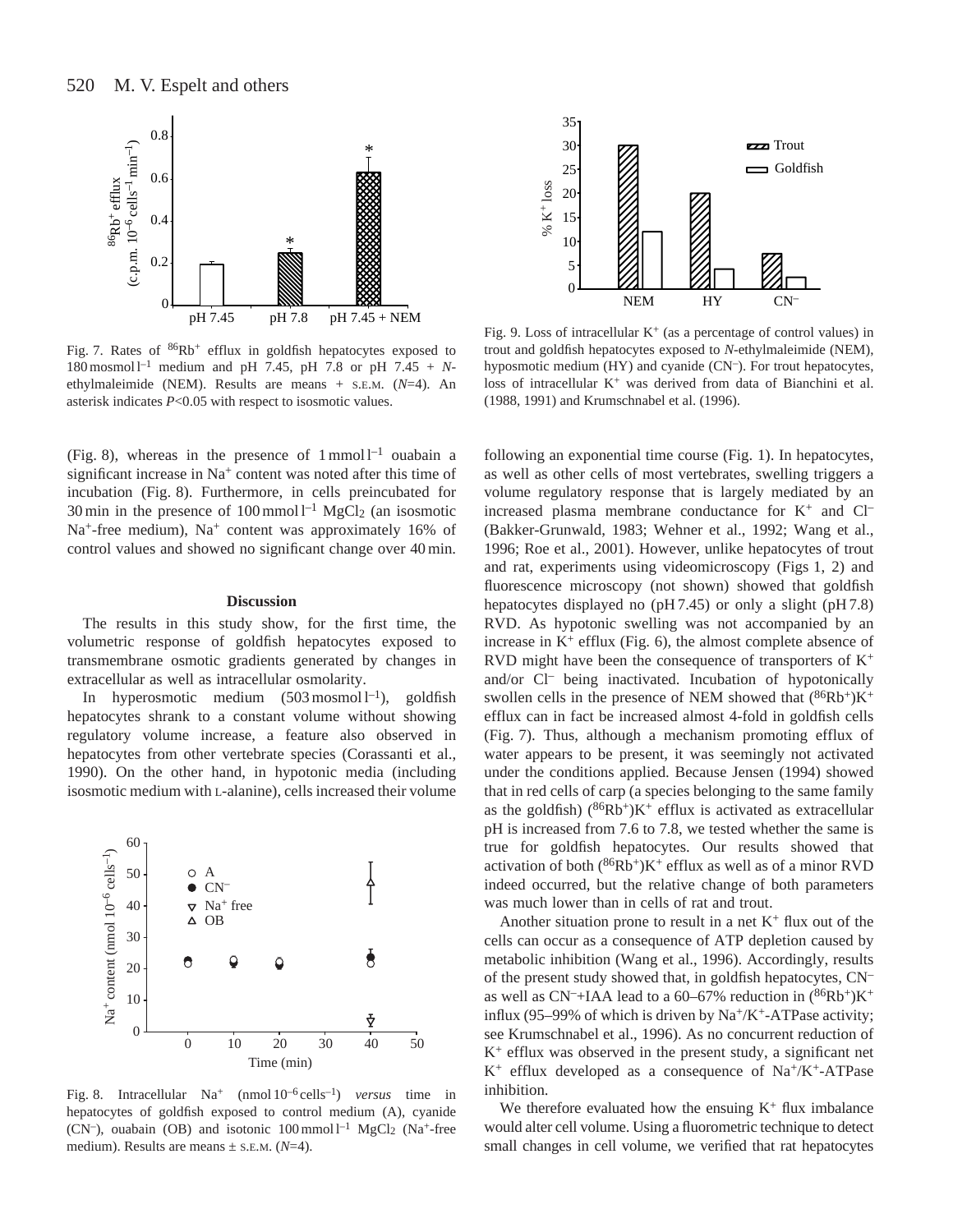swelled by approximately 5.1% in the presence of cyanide. This increase agrees with previous reports showing swelling in anoxic hepatocytes of anoxia-intolerant species, including rat (Carini et al., 1999) and trout (Krumschnabel et al., 1998). Moreover, incubation of rat hepatocytes with IAA and CN– caused *V*<sup>r</sup> to increase by more than 20% (Gores et al., 1989).

By contrast, goldfish hepatocytes showed the opposite response, as CN– alone or in combination with IAA led to an acute decrease in *V*r by 3% and 7%, respectively (Figs 3, 4), followed by a subsequent volume increase to  $(CN<sup>-</sup>)$  or even above (CN–+IAA) initial values. Thus, in goldfish hepatocytes, changes in cell volume paralleled changes in intracellular K+. However, although  $(^{86}Rb^{+})K^{+}$  influx decreased to 30–40% of control values in less than  $4 \text{ min}$ , the magnitude of net  $K^+$ efflux was relatively small, as was the magnitude of volume decrease.

In trout hepatocytes, by comparison, a somewhat different situation has been described. Firstly, during hypotonic swelling and RVD,  $K^+$  efflux was 6–7 times higher than the influx (see Bianchini et al., 1988) (in goldfish cells at pH 7.8, this ratio was only 1.5), allowing complete volume recovery in approximately  $40 \text{ min}$  (Fig. 2B). In addition, during acute chemical anoxia,  $K^+$ efflux was more than three times higher than the corresponding influx and could be blocked  $55\%$  by BaCl<sub>2</sub>, an inhibitor of voltage-sensitive K+ channels (Krumschnabel et al., 1996, 1998). This suggests that a significant part of anoxic  $K^+$  leakage is due to membrane depolarization.

In goldfish cells, on the other hand,  $(^{86}Rb^+)K^+$  efflux was insensitive to either  $BaCl<sub>2</sub>$  or TEA, a result that, together with the lower  $K^+$  influx decay, could explain the lower degree of decoupling of  $K^+$  transmembrane fluxes. Similar to trout hepatocytes, quinine, a known inhibitor of  $Ca^{2+}$ -sensitive K<sup>+</sup> channels, did not prevent the  $CN$ -induced  $K^+$  loss. Thus, in contrast to the case of rat hepatic and hepatoma cells (Wang et al., 1996; Roe et al., 2001), cytosolic calcium is not implicated in the decoupling of  $K^+$  transmembrane fluxes.

In Fig. 9, we used the results on  $(^{86}Rb^+)K^+$  unidirectional fluxes of this and previous studies to calculate the relative  $K^+$ loss under various conditions. It can be seen that, in trout hepatocytes, the relative loss of intracellular  $K^+$  after 20 min of incubation with NEM, hyposmotic medium and cyanide amounts to 30%, 20% and 7%, respectively, whereas in the goldfish the same treatments yield  $12\%$ , 4% and  $2.5\%$  K<sup>+</sup> loss.

The goldfish cells therefore appear to have the capability to maintain intracellular  $K^+$  relatively constant, which might underlie both the inability of hypotonically swollen goldfish hepatocytes to undergo RVD and, at the same time, prevent the swelling of anoxic cells.

What factors other than  $K^+$  fluxes can affect cell volume during metabolic inhibition in goldfish hepatocytes? One could argue that, as chemical anoxia in goldfish hepatocytes leads to an enhanced production of lactate immediately followed by lactate export (Krumschnabel et al., 2001a), the loss of this organic osmolyte may trigger the observed cell shrinkage. However, this hypothesis has to be discarded as cell shrinkage is also observed in the presence of both IAA and CN–, a condition where lactate production is fully inhibited (Krumschnabel et al., 2001b).

In hepatocytes of anoxia-intolerant species, excessive accumulation of lactic acid is one of the main factors responsible for cytosolic acidification. Accordingly, it has been demonstrated that in hepatocytes of the rat (Carini et al., 1995), as well as in those of the trout (Krumschnabel et al., 2001a), chemical anoxia leads to impairment of  $Na^+/K^+$ -ATPase activity and cytosolic acidosis followed by the activation of the  $Na<sup>+</sup>/H<sup>+</sup>$  exchanger. This results in net Na<sup>+</sup> influx, cell swelling and progressive loss of cell viability. In line with this, in rat hepatocytes, cytoprotection was achieved by substituting NaCl with choline chloride or by preventing sodium accumulation with glycine (Carini et al., 1999).

In the anoxic goldfish cells, the situation is different. Firstly, the magnitude of the anoxia-induced decrease of  $Na^{+}/K^{+}$ -ATPase activity is lower than in trout hepatocytes, with no increase in intracellular  $Na<sup>+</sup>$  (Fig. 8). Secondly, anoxic goldfish hepatocytes do not activate  $Na^+/H^+$  exchange, and intracellular pH does not decrease, which may be attributed to a high buffering capacity together with proton secretion sensitive to SITS (4-acetamido-4-isothio-cyanostilbene-2,2-disulfonic acid) (Krumschnabel et al., 2001a). Thus, in goldfish hepatocytes under metabolic inhibition, increases in cell volume due to sodium overload are prevented.

Altogether, these findings point to an outstanding capability of goldfish cells to maintain ionic gradients under a variety of conditions that are considered a severe challenge to ion homeostasis. While this is of great advantage during anoxic periods, as it allows the prevention or reduction of the transitory loss of intracellular  $K^+$  under conditions of energetic limitation, at the same time it prevents  $K^+$  being used as an osmolyte for RVD, thereby limiting the capability to regulate cell volume under certain conditions.

We are grateful to V. Baez for providing the trout, and M. Dubin and P. Carrizo for technical advice in the preparation of rat hepatocytes. Preliminary cell volume measurements using calcein were performed in the laboratory of Dr F. Javier Alvarez-Leefmans at the National Institute of Psychiatry in Mexico City. The skilled technical assistance of S. Márquez-Baltazar, J. J. Herrera Pérez, R. Garduño Gutierrez from INP (Mexico) and J. R. Fernández Calderón from CINVESTAV (Mexico) is gratefully acknowledged. P.J.S. is a career researcher from Consejo Nacional de Investigaciones Científicas y Técnicas of Argentina. This work was supported by grants from ANPCyT (01-03407, 01-5145), F. Antorchas, UBA, and CONICET of Argentina and IFS (Sweden). G.K. was supported by the Fonds zur Förderung der wissenschaftlichen Forschung in sterreich, project no. 16154- B06.

### **References**

**Altamirano, J., Brodwick, M. S. and Alvarez-Leefmans, F. J.** (1998). Regulatory volume decrease and intracellular  $Ca^{2+}$  in murine neuroblastoma cells studied with fluorescent probes. *J. Gen. Physiol.* **112**, 145-160.